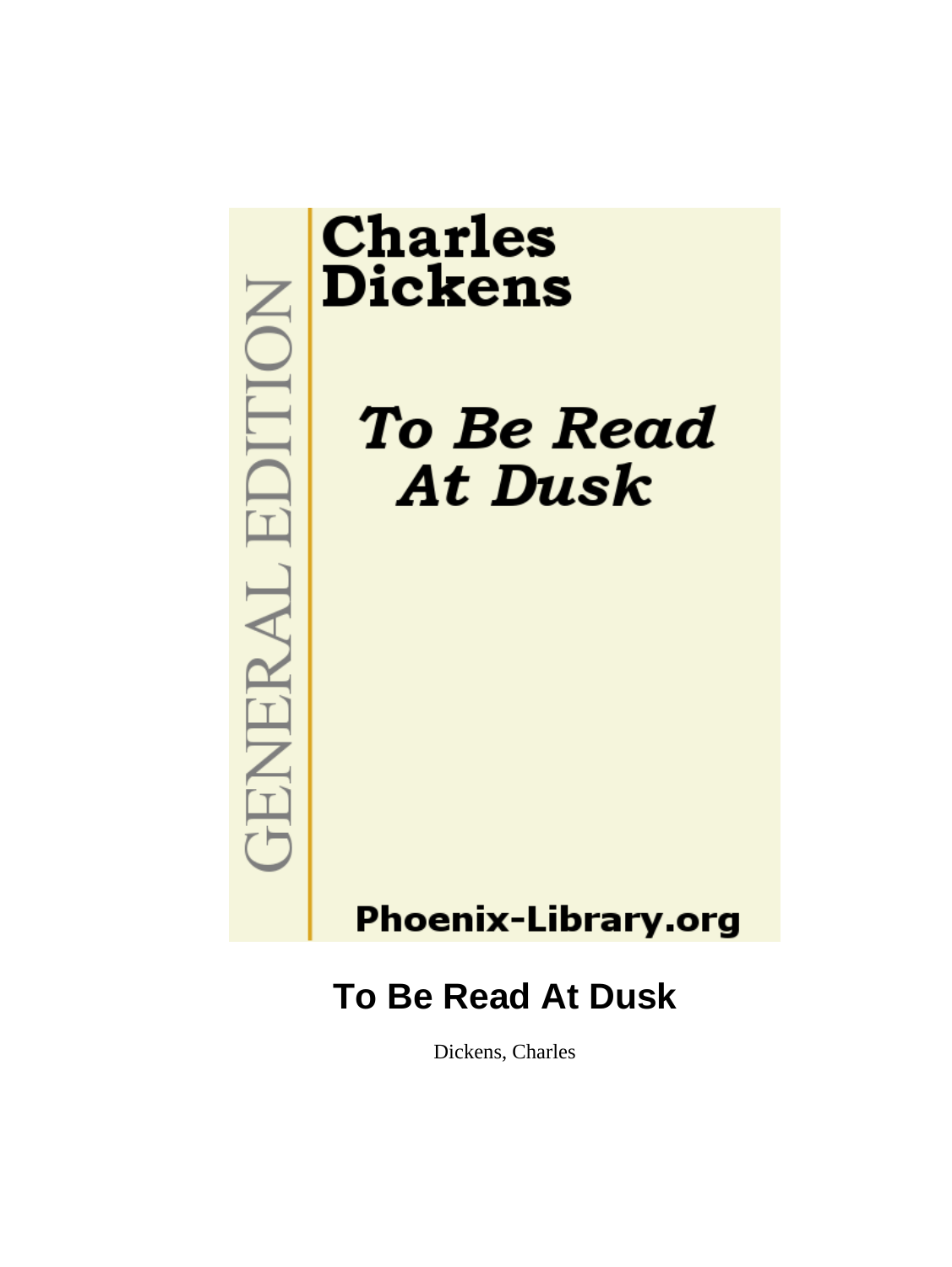[About Phoenix−Edition](#page-13-0) **[Copyright](#page-14-0)**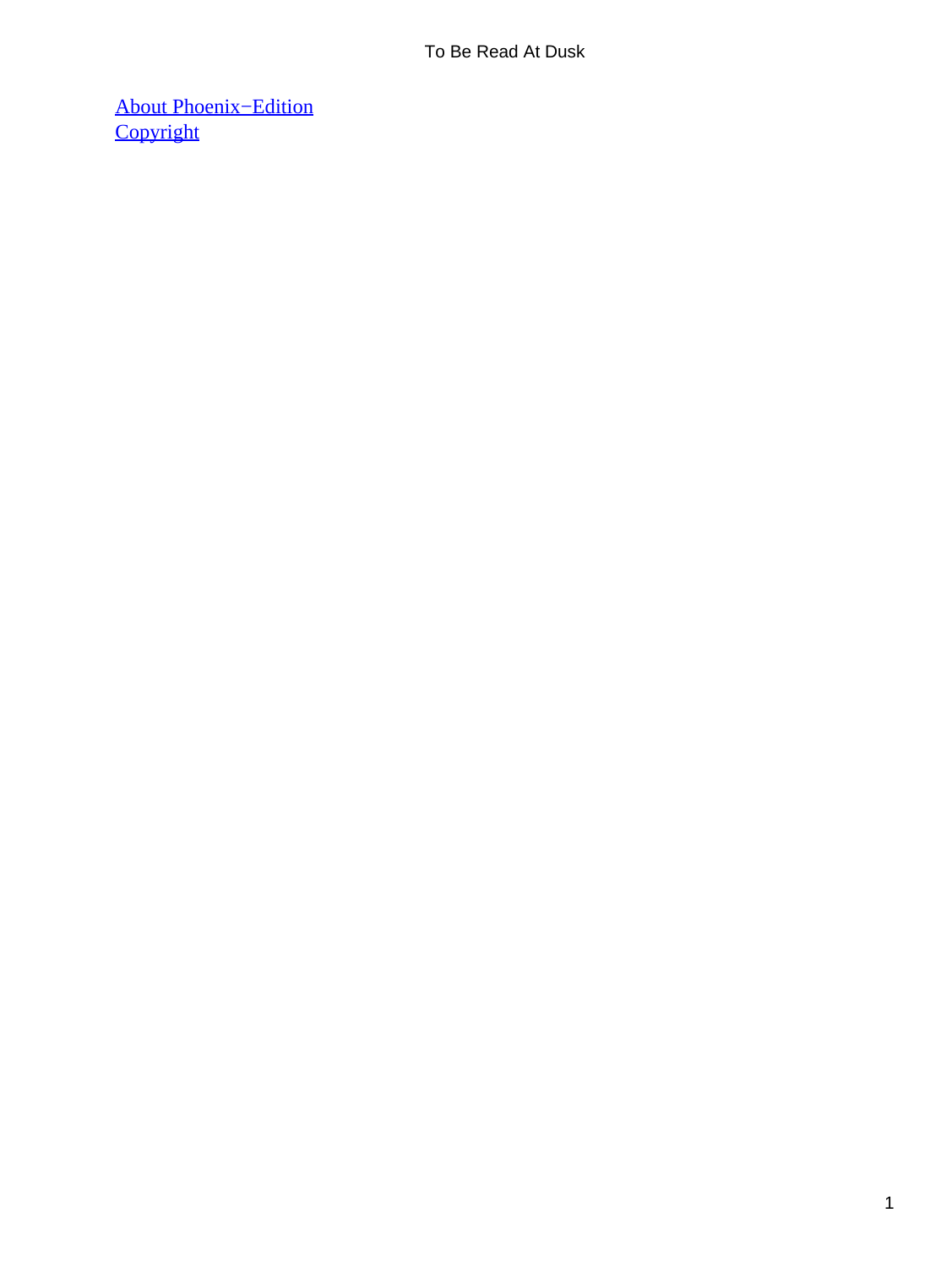### *T*o Be Read Be Dusk by Charles Dickens

### TO **BE READ AT DUSK**

One, two, three, four, five. There were five of them.

 Five couriers, sitting on a bench outside the convent on the summit of the Great St. Bernard in Switzerland, looking at the remote heights, stained by the setting sun as if a mighty quantity of red wine had been broached upon the mountain top, and had not yet had time to sink into the snow.

 This is not my simile. It was made for the occasion by the stoutest courier, who was a German. None of the others took any more notice of it than they took of me, sitting on another bench on the other side of the convent door, smoking my cigar, like them, and − also like them − looking at the reddened snow, and at the lonely shed hard by, where the bodies of belated travellers, dug out of it, slowly wither away, knowing no corruption in that cold region.

 The wine upon the mountain top soaked in as we looked; the mountain became white; the sky, a very dark blue; the wind rose; and the air turned piercing cold. The five couriers buttoned their rough coats. There being no safer man to imitate in all such proceedings than a courier, I buttoned mine.

 The mountain in the sunset had stopped the five couriers in a conversation. It is a sublime sight, likely to stop conversation. The mountain being now out of the sunset, they resumed. Not that I had heard any part of their previous discourse; for indeed, I had not then broken away from the American gentleman, in the travellers' parlour of the convent, who, sitting with his face to the fire, had undertaken to realise to me the whole progress of events which had led to the accumulation by the Honourable Ananias Dodger of one of the largest acquisitions of dollars ever made in our country.

 'My God!' said the Swiss courier, speaking in French, which I do not hold (as some authors appear to do) to be such an all− sufficient excuse for a naughty word, that I have only to write it in that language to make it innocent; 'if you talk of ghosts − '

'But I DON'T talk of ghosts,' said the German.

'Of what then?' asked the Swiss.

'If I knew of what then,' said the German, 'I should probably know a great deal more.'

It was a good answer, I thought, and it made me curious. So, I moved my position to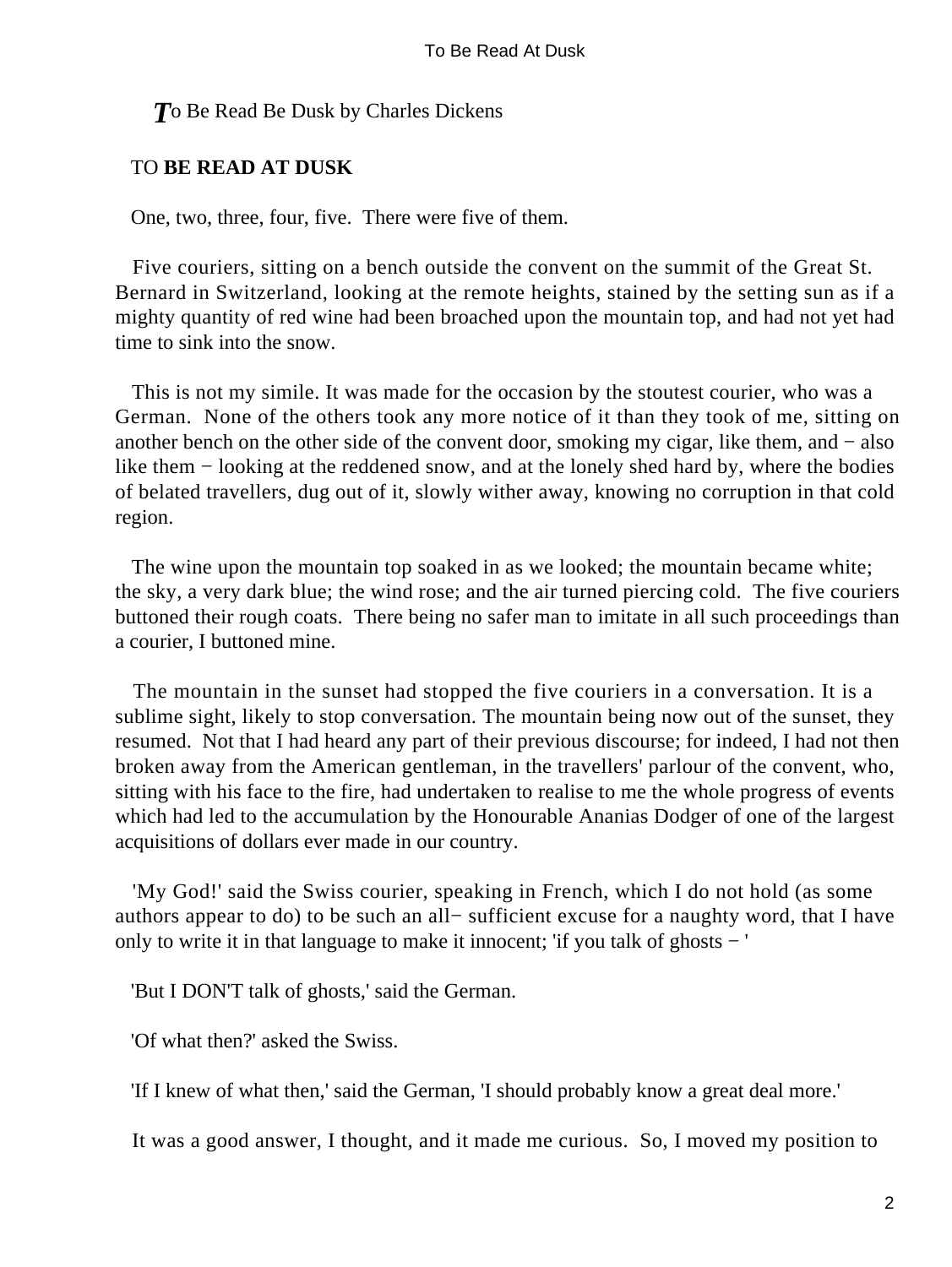that corner of my bench which was nearest to them, and leaning my back against the convent wall, heard perfectly, without appearing to attend.

 'Thunder and lightning!' said the German, warming, 'when a certain man is coming to see you, unexpectedly; and, without his own knowledge, sends some invisible messenger, to put the idea of him into your head all day, what do you call that? When you walk along a crowded street − at Frankfort, Milan, London, Paris − and think that a passing stranger is like your friend Heinrich, and then that another passing stranger is like your friend Heinrich, and so begin to have a strange foreknowledge that presently you'll meet your friend Heinrich − which you do, though you believed him at Trieste − what do you call THAT?'

'It's not uncommon, either,' murmured the Swiss and the other three.

 'Uncommon!' said the German. 'It's as common as cherries in the Black Forest. It's as common as maccaroni at Naples. And Naples reminds me! When the old Marchesa Senzanima shrieks at a card− party on the Chiaja − as I heard and saw her, for it happened in a Bavarian family of mine, and I was overlooking the service that evening − I say, when the old Marchesa starts up at the card−table, white through her rouge, and cries, «My sister in Spain is dead! I felt her cold touch on my back!» − and when that sister IS dead at the moment − what do you call that?'

 'Or when the blood of San Gennaro liquefies at the request of the clergy − as all the world knows that it does regularly once a−year, in my native city,' said the Neapolitan courier after a pause, with a comical look, 'what do you call that?'

'THAT!' cried the German. 'Well, I think I know a name for that.'

'Miracle?' said the Neapolitan, with the same sly face.

The German merely smoked and laughed; and they all smoked and laughed.

 'Bah!' said the German, presently. 'I speak of things that really do happen. When I want to see the conjurer, I pay to see a professed one, and have my money's worth. Very strange things do happen without ghosts. Ghosts! Giovanni Baptista, tell your story of the English bride. There's no ghost in that, but something full as strange. Will any man tell me what?'

 As there was a silence among them, I glanced around. He whom I took to be Baptista was lighting a fresh cigar. He presently went on to speak. He was a Genoese, as I judged.

 'The story of the English bride?' said he. 'Basta! one ought not to call so slight a thing a story. Well, it's all one. But it's true. Observe me well, gentlemen, it's true. That which glitters is not always gold; but what I am going to tell, is true.'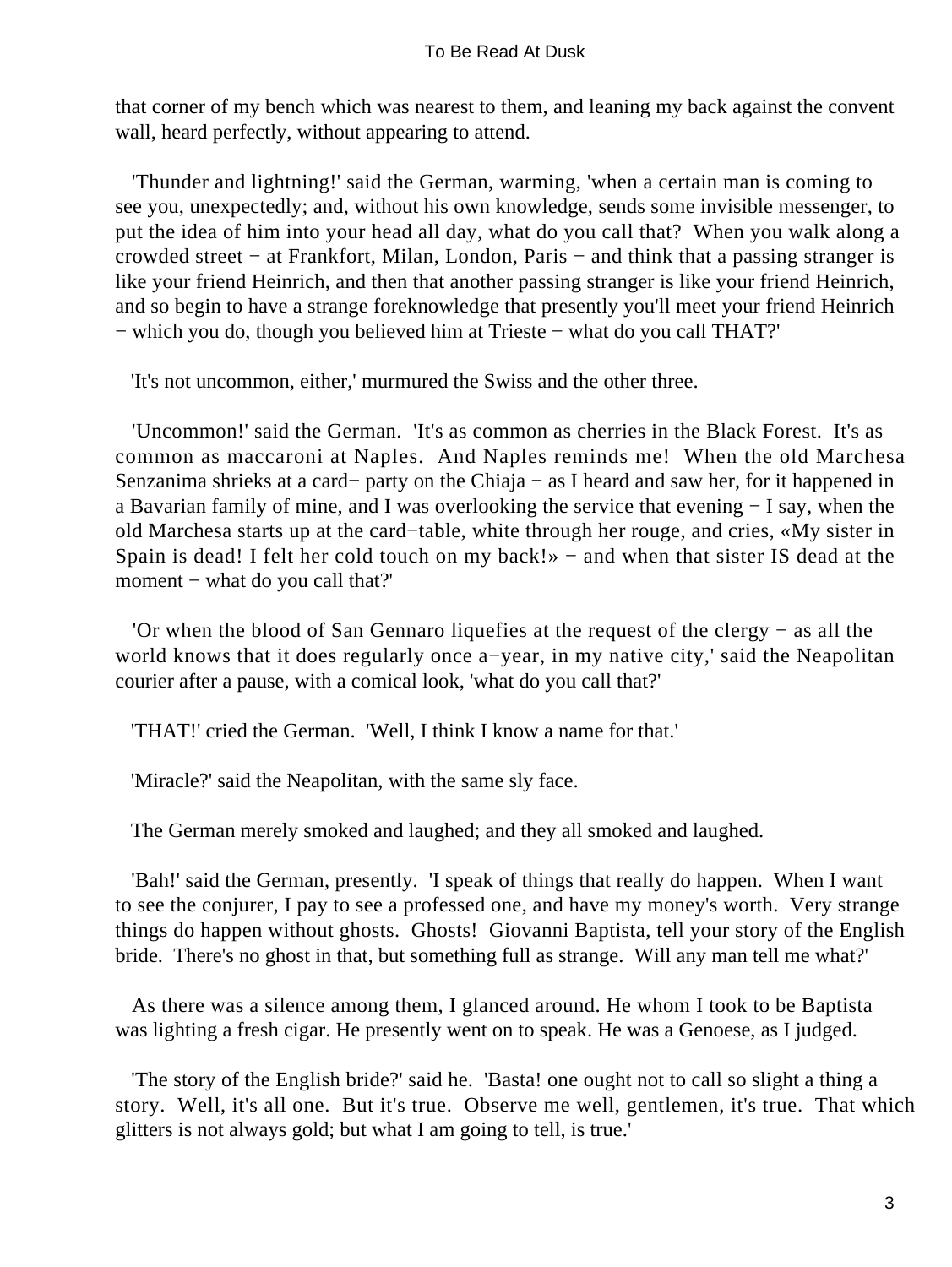He repeated this more than once.

 Ten years ago, I took my credentials to an English gentleman at Long's Hotel, in Bond Street, London, who was about to travel − it might be for one year, it might be for two. He approved of them; likewise of me. He was pleased to make inquiry. The testimony that he received was favourable. He engaged me by the six months, and my entertainment was generous.

 He was young, handsome, very happy. He was enamoured of a fair young English lady, with a sufficient fortune, and they were going to be married. It was the wedding−trip, in short, that we were going to take. For three months' rest in the hot weather (it was early summer then) he had hired an old place on the Riviera, at an easy distance from my city, Genoa, on the road to Nice. Did I know that place? Yes; I told him I knew it well. It was an old palace with great gardens. It was a little bare, and it was a little dark and gloomy, being close surrounded by trees; but it was spacious, ancient, grand, and on the seashore. He said it had been so described to him exactly, and he was well pleased that I knew it. For its being a little bare of furniture, all such places were. For its being a little gloomy, he had hired it principally for the gardens, and he and my mistress would pass the summer weather in their shade.

'So all goes well, Baptista?' said he.

'Indubitably, signore; very well.'

 We had a travelling chariot for our journey, newly built for us, and in all respects complete. All we had was complete; we wanted for nothing. The marriage took place. They were happy. I was happy, seeing all so bright, being so well situated, going to my own city, teaching my language in the rumble to the maid, la bella Carolina, whose heart was gay with laughter: who was young and rosy.

The time flew. But I observed – listen to this, I pray! (and here the courier dropped his voice) − I observed my mistress sometimes brooding in a manner very strange; in a frightened manner; in an unhappy manner; with a cloudy, uncertain alarm upon her. I think that I began to notice this when I was walking up hills by the carriage side, and master had gone on in front. At any rate, I remember that it impressed itself upon my mind one evening in the South of France, when she called to me to call master back; and when he came back, and walked for a long way, talking encouragingly and affectionately to her, with his hand upon the open window, and hers in it. Now and then, he laughed in a merry way, as if he were bantering her out of something. By−and−by, she laughed, and then all went well again.

 It was curious. I asked la bella Carolina, the pretty little one, Was mistress unwell? − No. − Out of spirits? − No. − Fearful of bad roads, or brigands? − No. And what made it more mysterious was, the pretty little one would not look at me in giving answer, but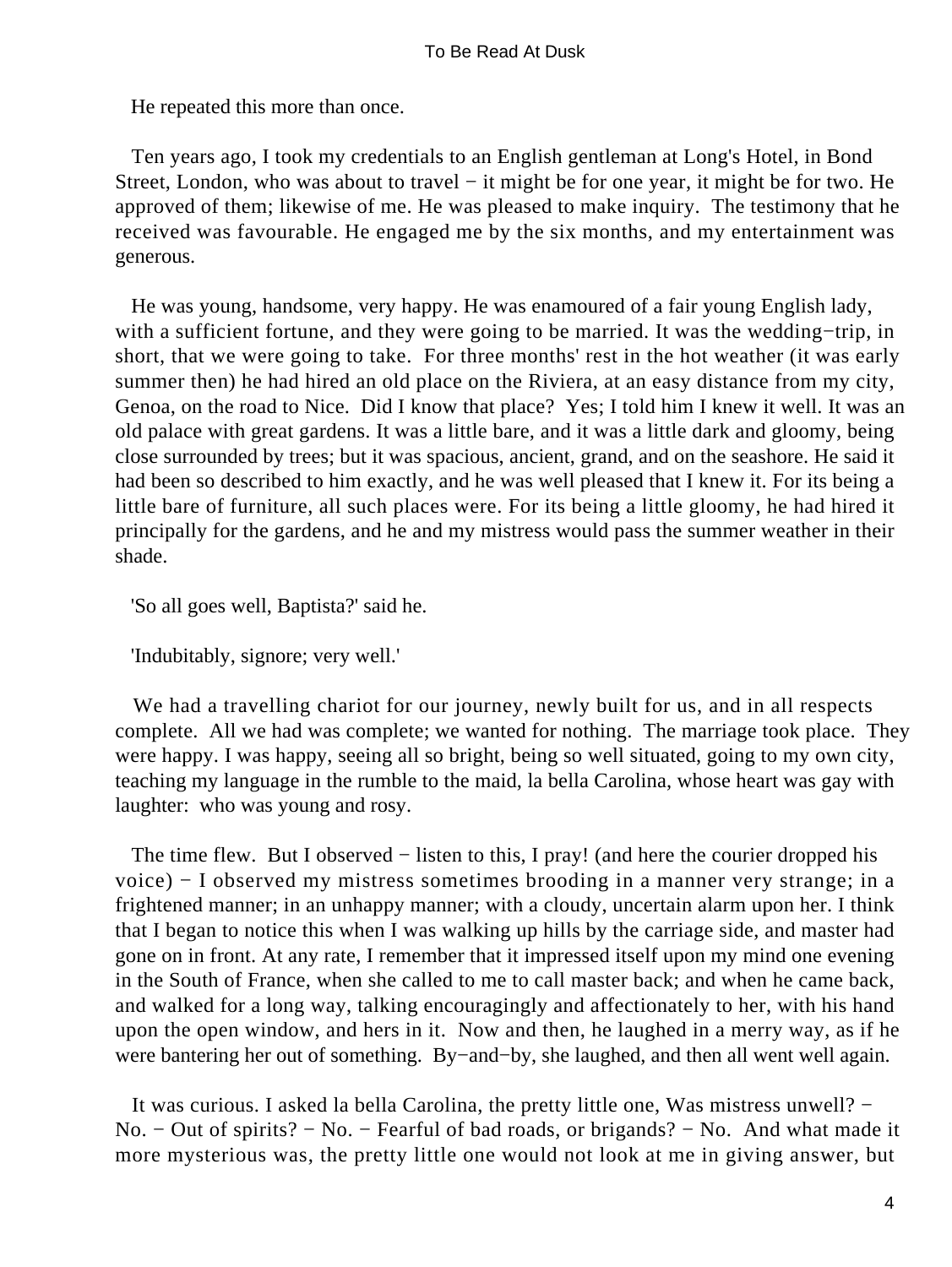**WOULD** look at the view.

But, one day she told me the secret.

 'If you must know,' said Carolina, 'I find, from what I have overheard, that mistress is haunted.'

'How haunted?'

'By a dream.'

'What dream?'

 'By a dream of a face. For three nights before her marriage, she saw a face in a dream − always the same face, and only One.'

'A terrible face?'

 'No. The face of a dark, remarkable−looking man, in black, with black hair and a grey moustache − a handsome man except for a reserved and secret air. Not a face she ever saw, or at all like a face she ever saw. Doing nothing in the dream but looking at her fixedly, out of darkness.'

'Does the dream come back?'

'Never. The recollection of it is all her trouble.'

'And why does it trouble her?'

Carolina shook her head.

 'That's master's question,' said la bella. 'She don't know. She wonders why, herself. But I heard her tell him, only last night, that if she was to find a picture of that face in our Italian house (which she is afraid she will) she did not know how she could ever bear it.'

 Upon my word I was fearful after this (said the Genoese courier) of our coming to the old palazzo, lest some such ill−starred picture should happen to be there. I knew there were many there; and, as we got nearer and nearer to the place, I wished the whole gallery in the crater of Vesuvius. To mend the matter, it was a stormy dismal evening when we, at last, approached that part of the Riviera. It thundered; and the thunder of my city and its environs, rolling among the high hills, is very loud. The lizards ran in and out of the chinks in the broken stone wall of the garden, as if they were frightened; the frogs bubbled and croaked their loudest; the sea−wind moaned, and the wet trees dripped; and the lightning −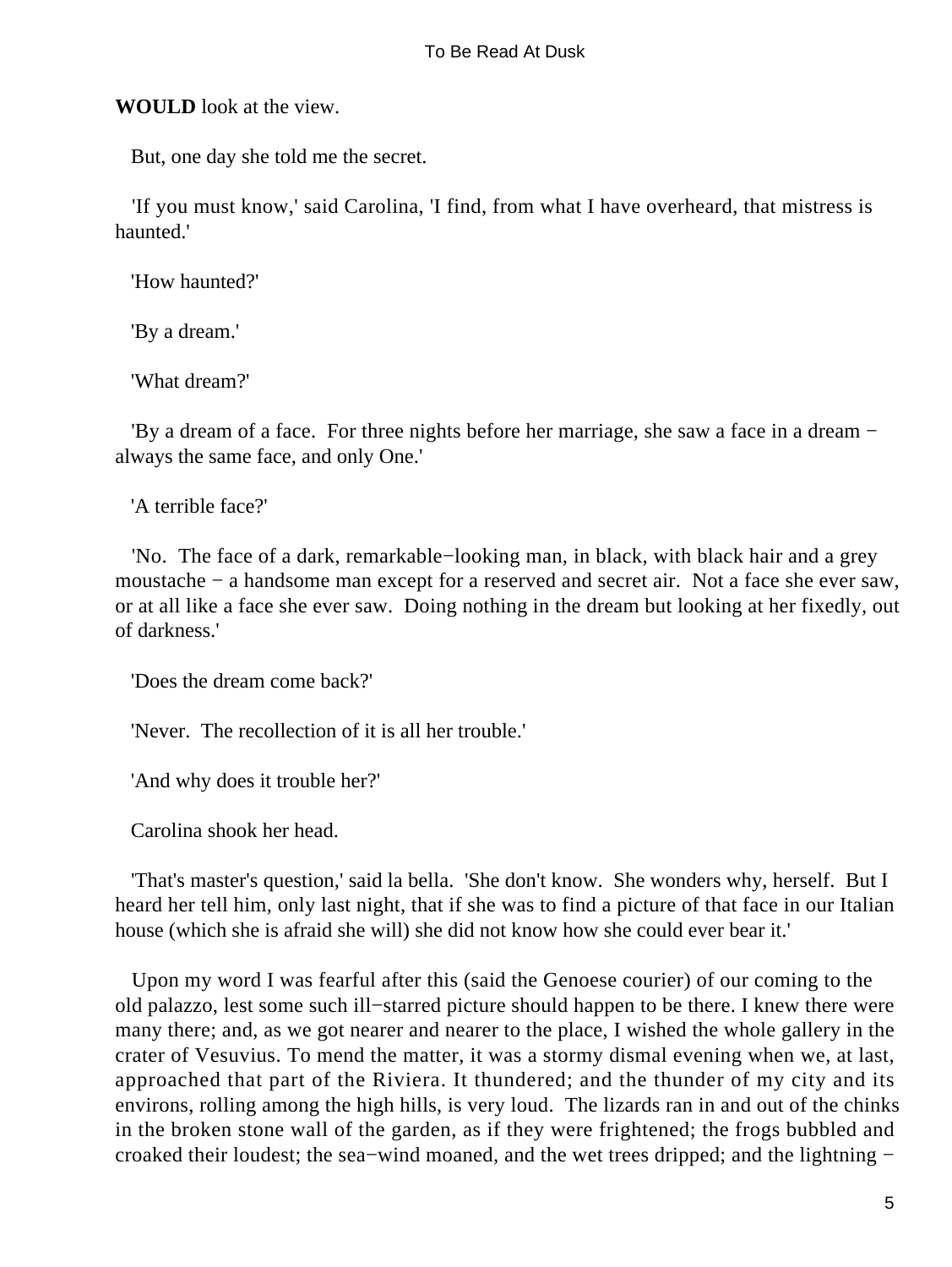body of San Lorenzo, how it lightened!

We all know what an old palace in or near Genoa is – how time and the sea air have blotted it − how the drapery painted on the outer walls has peeled off in great flakes of plaster − how the lower windows are darkened with rusty bars of iron − how the courtyard is overgrown with grass − how the outer buildings are dilapidated − how the whole pile seems devoted to ruin. Our palazzo was one of the true kind. It had been shut up close for months. Months? – years! – it had an earthy smell, like a tomb. The scent of the orange trees on the broad back terrace, and of the lemons ripening on the wall, and of some shrubs that grew around a broken fountain, had got into the house somehow, and had never been able to get out again. There was, in every room, an aged smell, grown faint with confinement. It pined in all the cupboards and drawers. In the little rooms of communication between great rooms, it was stifling. If you turned a picture − to come back to the pictures − there it still was, clinging to the wall behind the frame, like a sort of bat.

 The lattice−blinds were close shut, all over the house. There were two ugly, grey old women in the house, to take care of it; one of them with a spindle, who stood winding and mumbling in the doorway, and who would as soon have let in the devil as the air. Master, mistress, la bella Carolina, and I, went all through the palazzo. I went first, though I have named myself last, opening the windows and the lattice−blinds, and shaking down on myself splashes of rain, and scraps of mortar, and now and then a dozing mosquito, or a monstrous, fat, blotchy, Genoese spider.

 When I had let the evening light into a room, master, mistress, and la bella Carolina, entered. Then, we looked round at all the pictures, and I went forward again into another room. Mistress secretly had great fear of meeting with the likeness of that face − we all had; but there was no such thing. The Madonna and Bambino, San Francisco, San Sebastiano, Venus, Santa Caterina, Angels, Brigands, Friars, Temples at Sunset, Battles, White Horses, Forests, Apostles, Doges, all my old acquaintances many times repeated? − yes. Dark, handsome man in black, reserved and secret, with black hair and grey moustache, looking fixedly at mistress out of darkness? − no.

 At last we got through all the rooms and all the pictures, and came out into the gardens. They were pretty well kept, being rented by a gardener, and were large and shady. In one place there was a rustic theatre, open to the sky; the stage a green slope; the coulisses, three entrances upon a side, sweet−smelling leafy screens. Mistress moved her bright eyes, even there, as if she looked to see the face come in upon the scene; but all was well.

'Now, Clara,' master said, in a low voice, 'you see that it is nothing? You are happy.'

 Mistress was much encouraged. She soon accustomed herself to that grim palazzo, and would sing, and play the harp, and copy the old pictures, and stroll with master under the green trees and vines all day. She was beautiful. He was happy. He would laugh and say to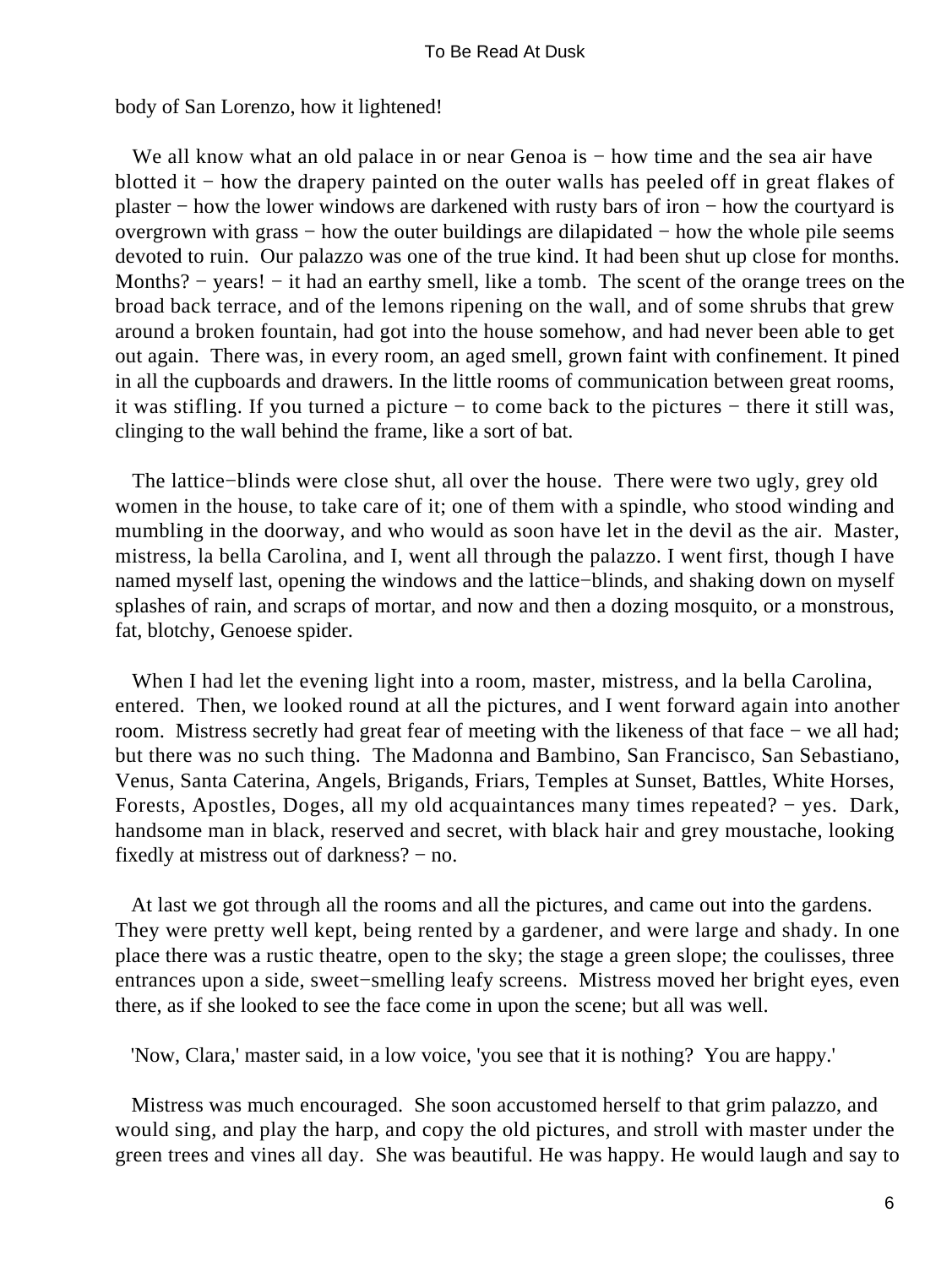me, mounting his horse for his morning ride before the heat:

'All goes well, Baptista!'

'Yes, signore, thank God, very well.'

 We kept no company. I took la bella to the Duomo and Annunciata, to the Cafe, to the Opera, to the village Festa, to the Public Garden, to the Day Theatre, to the Marionetti. The pretty little one was charmed with all she saw. She learnt Italian − heavens! miraculously! Was mistress quite forgetful of that dream? I asked Carolina sometimes. Nearly, said la bella − almost. It was wearing out.

One day master received a letter, and called me.

'Baptista!'

'Signore!'

 'A gentleman who is presented to me will dine here to−day. He is called the Signor Dellombra. Let me dine like a prince.'

 It was an odd name. I did not know that name. But, there had been many noblemen and gentlemen pursued by Austria on political suspicions, lately, and some names had changed. Perhaps this was one. Altro! Dellombra was as good a name to me as another.

 When the Signor Dellombra came to dinner (said the Genoese courier in the low voice, into which he had subsided once before), I showed him into the reception−room, the great sala of the old palazzo. Master received him with cordiality, and presented him to mistress. As she rose, her face changed, she gave a cry, and fell upon the marble floor.

 Then, I turned my head to the Signor Dellombra, and saw that he was dressed in black, and had a reserved and secret air, and was a dark, remarkable−looking man, with black hair and a grey moustache.

 Master raised mistress in his arms, and carried her to her own room, where I sent la bella Carolina straight. La bella told me afterwards that mistress was nearly terrified to death, and that she wandered in her mind about her dream, all night.

Master was vexed and anxious – almost angry, and yet full of solicitude. The Signor Dellombra was a courtly gentleman, and spoke with great respect and sympathy of mistress's being so ill. The African wind had been blowing for some days (they had told him at his hotel of the Maltese Cross), and he knew that it was often hurtful. He hoped the beautiful lady would recover soon. He begged permission to retire, and to renew his visit when he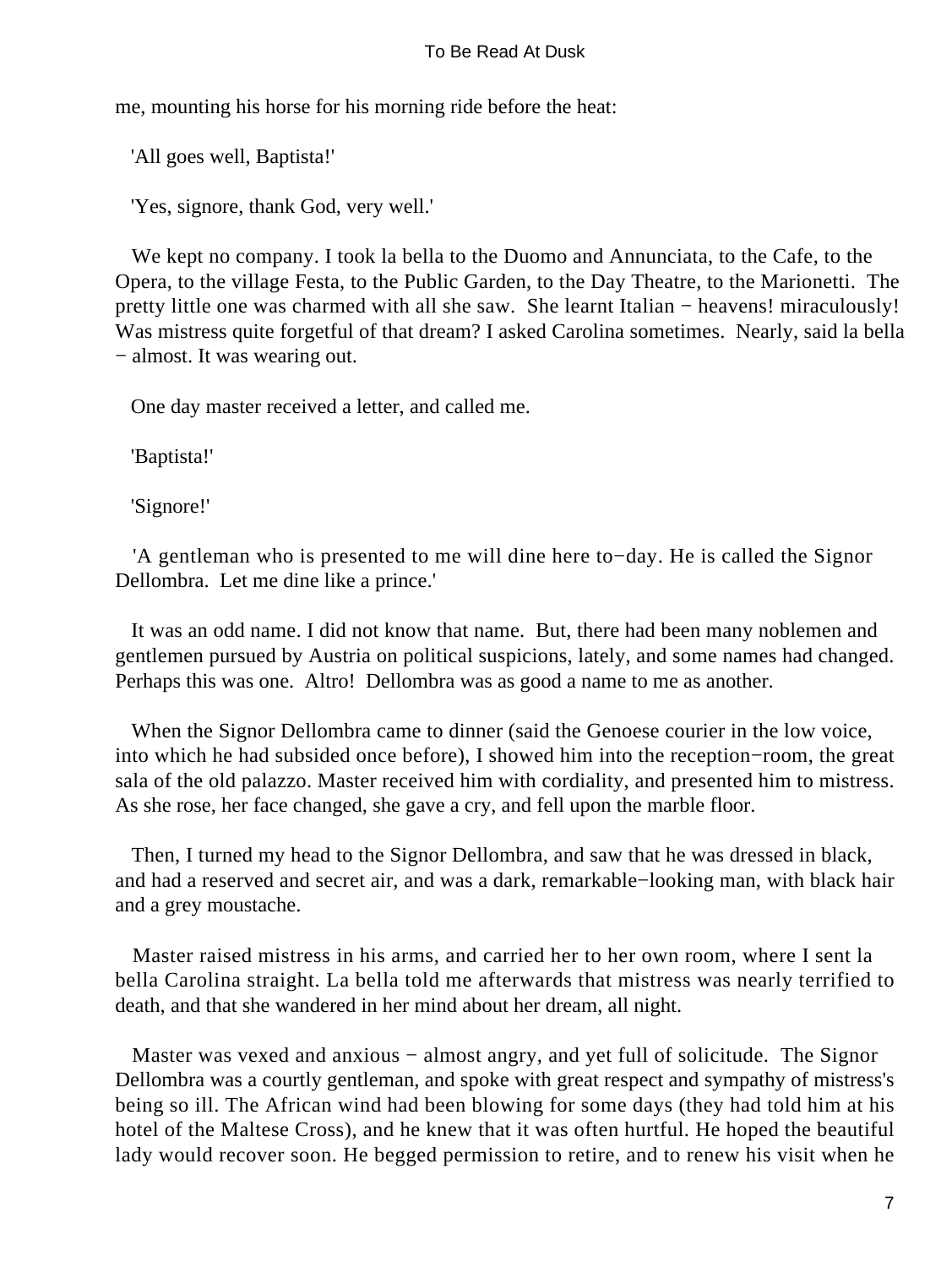should have the happiness of hearing that she was better. Master would not allow of this, and they dined alone.

 He withdrew early. Next day he called at the gate, on horse−back, to inquire for mistress. He did so two or three times in that week.

 What I observed myself, and what la bella Carolina told me, united to explain to me that master had now set his mind on curing mistress of her fanciful terror. He was all kindness, but he was sensible and firm. He reasoned with her, that to encourage such fancies was to invite melancholy, if not madness. That it rested with herself to be herself. That if she once resisted her strange weakness, so successfully as to receive the Signor Dellombra as an English lady would receive any other guest, it was for ever conquered. To make an end, the signore came again, and mistress received him without marked distress (though with constraint and apprehension still), and the evening passed serenely. Master was so delighted with this change, and so anxious to confirm it, that the Signor Dellombra became a constant guest. He was accomplished in pictures, books, and music; and his society, in any grim palazzo, would have been welcome.

 I used to notice, many times, that mistress was not quite recovered. She would cast down her eyes and droop her head, before the Signor Dellombra, or would look at him with a terrified and fascinated glance, as if his presence had some evil influence or power upon her. Turning from her to him, I used to see him in the shaded gardens, or the large half−lighted sala, looking, as I might say, 'fixedly upon her out of darkness.' But, truly, I had not forgotten la bella Carolina's words describing the face in the dream.

After his second visit I heard master say:

 'Now, see, my dear Clara, it's over! Dellombra has come and gone, and your apprehension is broken like glass.'

'Will he − will he ever come again?' asked mistress.

'Again? Why, surely, over and over again! Are you cold?' (she shivered).

'No, dear − but − he terrifies me: are you sure that he need come again?'

'The surer for the question, Clara!' replied master, cheerfully.

 But, he was very hopeful of her complete recovery now, and grew more and more so every day. She was beautiful. He was happy.

'All goes well, Baptista?' he would say to me again.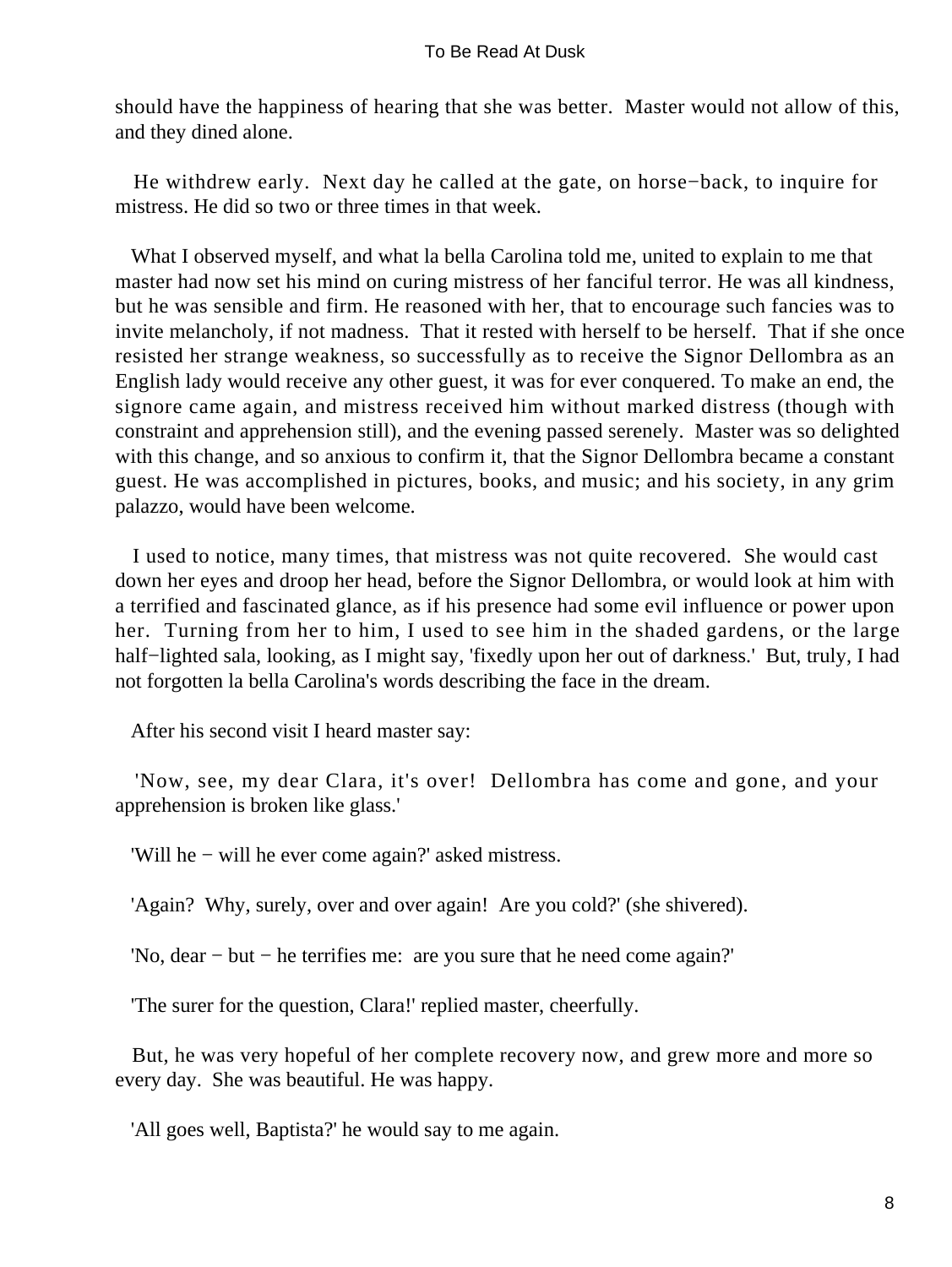'Yes, signore, thank God; very well.'

 We were all (said the Genoese courier, constraining himself to speak a little louder), we were all at Rome for the Carnival. I had been out, all day, with a Sicilian, a friend of mine, and a courier, who was there with an English family. As I returned at night to our hotel, I met the little Carolina, who never stirred from home alone, running distractedly along the Corso.

'Carolina! What's the matter?'

'O Baptista! O, for the Lord's sake! where is my mistress?'

'Mistress, Carolina?'

 'Gone since morning − told me, when master went out on his day's journey, not to call her, for she was tired with not resting in the night (having been in pain), and would lie in bed until the evening; then get up refreshed. She is gone!  $-$  she is gone! Master has come back, broken down the door, and she is gone! My beautiful, my good, my innocent mistress!'

 The pretty little one so cried, and raved, and tore herself that I could not have held her, but for her swooning on my arm as if she had been shot. Master came up − in manner, face, or voice, no more the master that I knew, than I was he. He took me (I laid the little one upon her bed in the hotel, and left her with the chamber−women), in a carriage, furiously through the darkness, across the desolate Campagna. When it was day, and we stopped at a miserable post−house, all the horses had been hired twelve hours ago, and sent away in different directions. Mark me! by the Signor Dellombra, who had passed there in a carriage, with a frightened English lady crouching in one corner.

 I never heard (said the Genoese courier, drawing a long breath) that she was ever traced beyond that spot. All I know is, that she vanished into infamous oblivion, with the dreaded face beside her that she had seen in her dream.

 'What do you call THAT?' said the German courier, triumphantly. 'Ghosts! There are no ghosts **THERE!** What do you call this, that I am going to tell you? Ghosts! There are no ghosts HERE!'

 I took an engagement once (pursued the German courier) with an English gentleman, elderly and a bachelor, to travel through my country, my Fatherland. He was a merchant who traded with my country and knew the language, but who had never been there since he was a boy − as I judge, some sixty years before.

 His name was James, and he had a twin−brother John, also a bachelor. Between these brothers there was a great affection. They were in business together, at Goodman's Fields,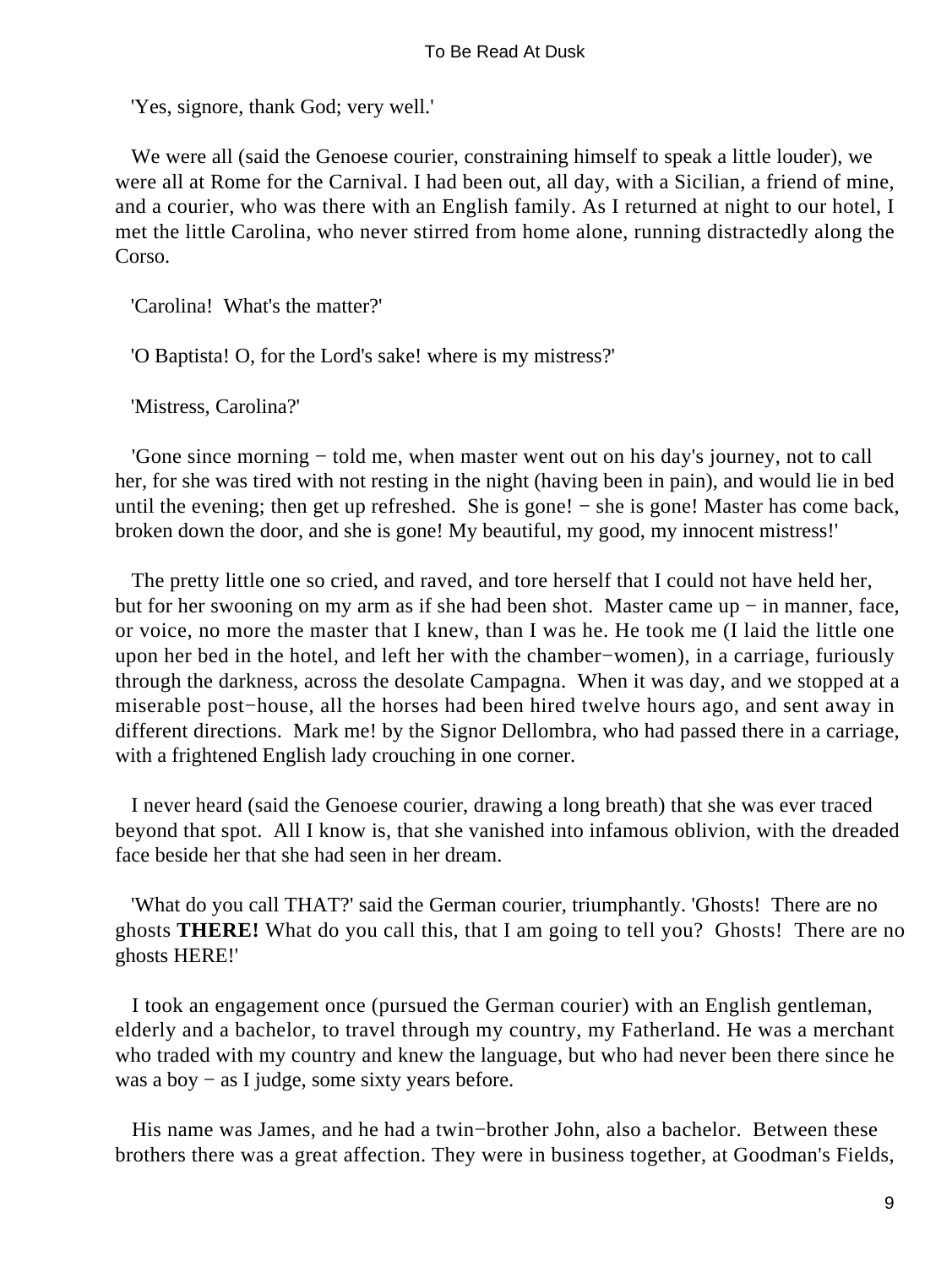but they did not live together. Mr. James dwelt in Poland Street, turning out of Oxford Street, London; Mr. John resided by Epping Forest.

 Mr. James and I were to start for Germany in about a week. The exact day depended on business. Mr. John came to Poland Street (where I was staying in the house), to pass that week with Mr. James. But, he said to his brother on the second day, 'I don't feel very well, James. There's not much the matter with me; but I think I am a little gouty. I'll go home and put myself under the care of my old housekeeper, who understands my ways. If I get quite better, I'll come back and see you before you go. If I don't feel well enough to resume my visit where I leave it off, why YOU will come and see me before you go.' Mr. James, of course, said he would, and they shook hands − both hands, as they always did − and Mr. John ordered out his old−fashioned chariot and rumbled home.

 It was on the second night after that − that is to say, the fourth in the week − when I was awoke out of my sound sleep by Mr. James coming into my bedroom in his flannel−gown, with a lighted candle. He sat upon the side of my bed, and looking at me, said:

'Wilhelm, I have reason to think I have got some strange illness upon me.'

I then perceived that there was a very unusual expression in his face.

 'Wilhelm,' said he, 'I am not afraid or ashamed to tell you what I might be afraid or ashamed to tell another man. You come from a sensible country, where mysterious things are inquired into and are not settled to have been weighed and measured − or to have been unweighable and unmeasurable − or in either case to have been completely disposed of, for all time − ever so many years ago. I have just now seen the phantom of my brother.'

 I confess (said the German courier) that it gave me a little tingling of the blood to hear it.

 'I have just now seen,' Mr. James repeated, looking full at me, that I might see how collected he was, 'the phantom of my brother John. I was sitting up in bed, unable to sleep, when it came into my room, in a white dress, and regarding me earnestly, passed up to the end of the room, glanced at some papers on my writing−desk, turned, and, still looking earnestly at me as it passed the bed, went out at the door. Now, I am not in the least mad, and am not in the least disposed to invest that phantom with any external existence out of myself. I think it is a warning to me that I am ill; and I think I had better be bled.'

 I got out of bed directly (said the German courier) and began to get on my clothes, begging him not to be alarmed, and telling him that I would go myself to the doctor. I was just ready, when we heard a loud knocking and ringing at the street door. My room being an attic at the back, and Mr. James's being the second−floor room in the front, we went down to his room, and put up the window, to see what was the matter.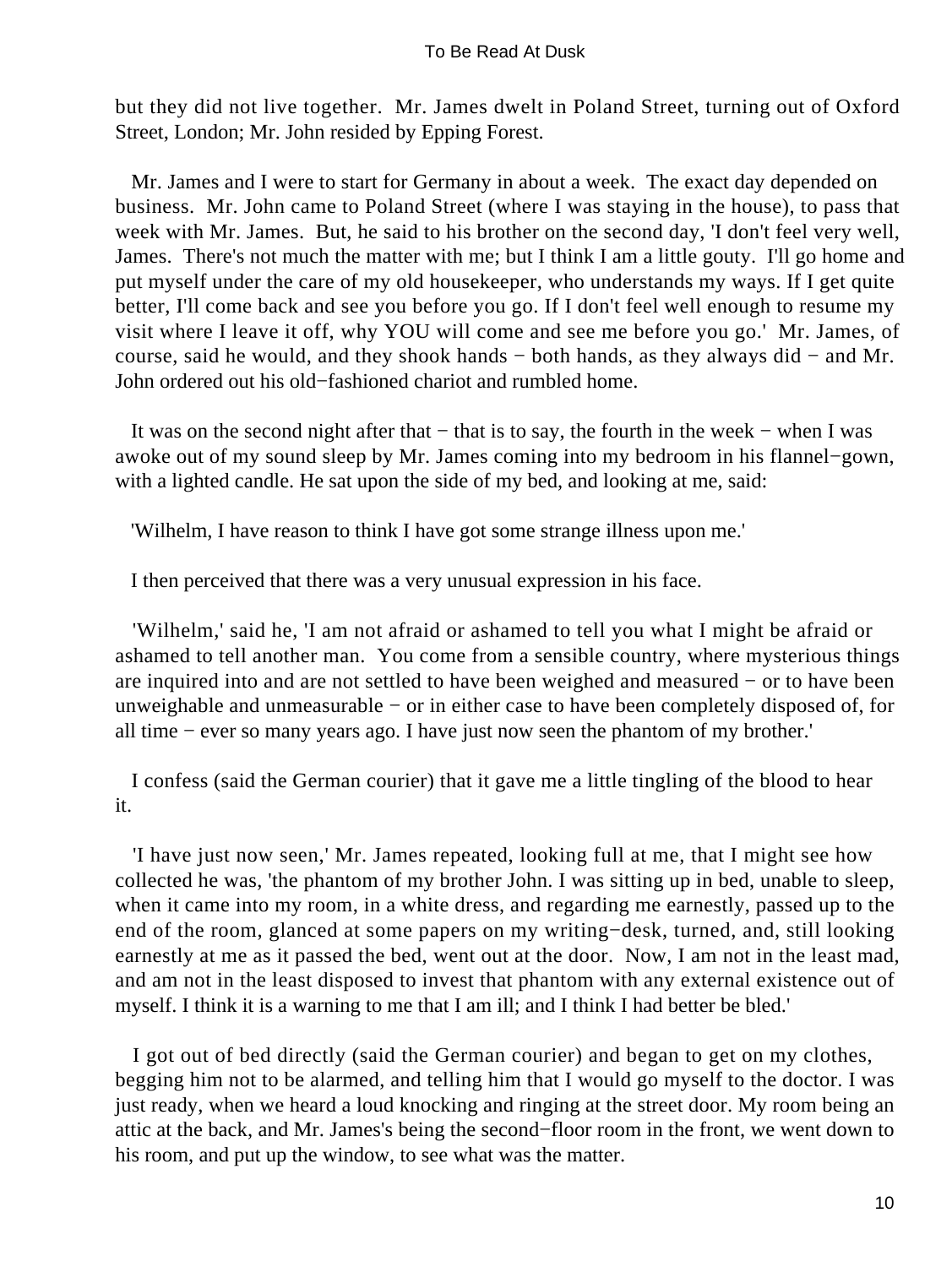'Is that Mr. James?' said a man below, falling back to the opposite side of the way to look up.

'It is,' said Mr. James, 'and you are my brother's man, Robert.'

 'Yes, Sir. I am sorry to say, Sir, that Mr. John is ill. He is very bad, Sir. It is even feared that he may be lying at the point of death. He wants to see you, Sir. I have a chaise here. Pray come to him. Pray lose no time.'

 Mr. James and I looked at one another. 'Wilhelm,' said he, 'this is strange. I wish you to come with me!' I helped him to dress, partly there and partly in the chaise; and no grass grew under the horses' iron shoes between Poland Street and the Forest.

 Now, mind! (said the German courier) I went with Mr. James into his brother's room, and I saw and heard myself what follows.

 His brother lay upon his bed, at the upper end of a long bed− chamber. His old housekeeper was there, and others were there: I think three others were there, if not four, and they had been with him since early in the afternoon. He was in white, like the figure − necessarily so, because he had his night−dress on. He looked like the figure − necessarily so, because he looked earnestly at his brother when he saw him come into the room.

 But, when his brother reached the bed−side, he slowly raised himself in bed, and looking full upon him, said these words:

### 'JAMES, **YOU HAVE SEEN ME BEFORE,** TO−NIGHT − AND **YOU KNOW** IT!'

And so died!

 I waited, when the German courier ceased, to hear something said of this strange story. The silence was unbroken. I looked round, and the five couriers were gone: so noiselessly that the ghostly mountain might have absorbed them into its eternal snows. By this time, I was by no means in a mood to sit alone in that awful scene, with the chill air coming solemnly upon me – or, if I may tell the truth, to sit alone anywhere. So I went back into the convent− parlour, and, finding the American gentleman still disposed to relate the biography of the Honourable Ananias Dodger, heard it all out.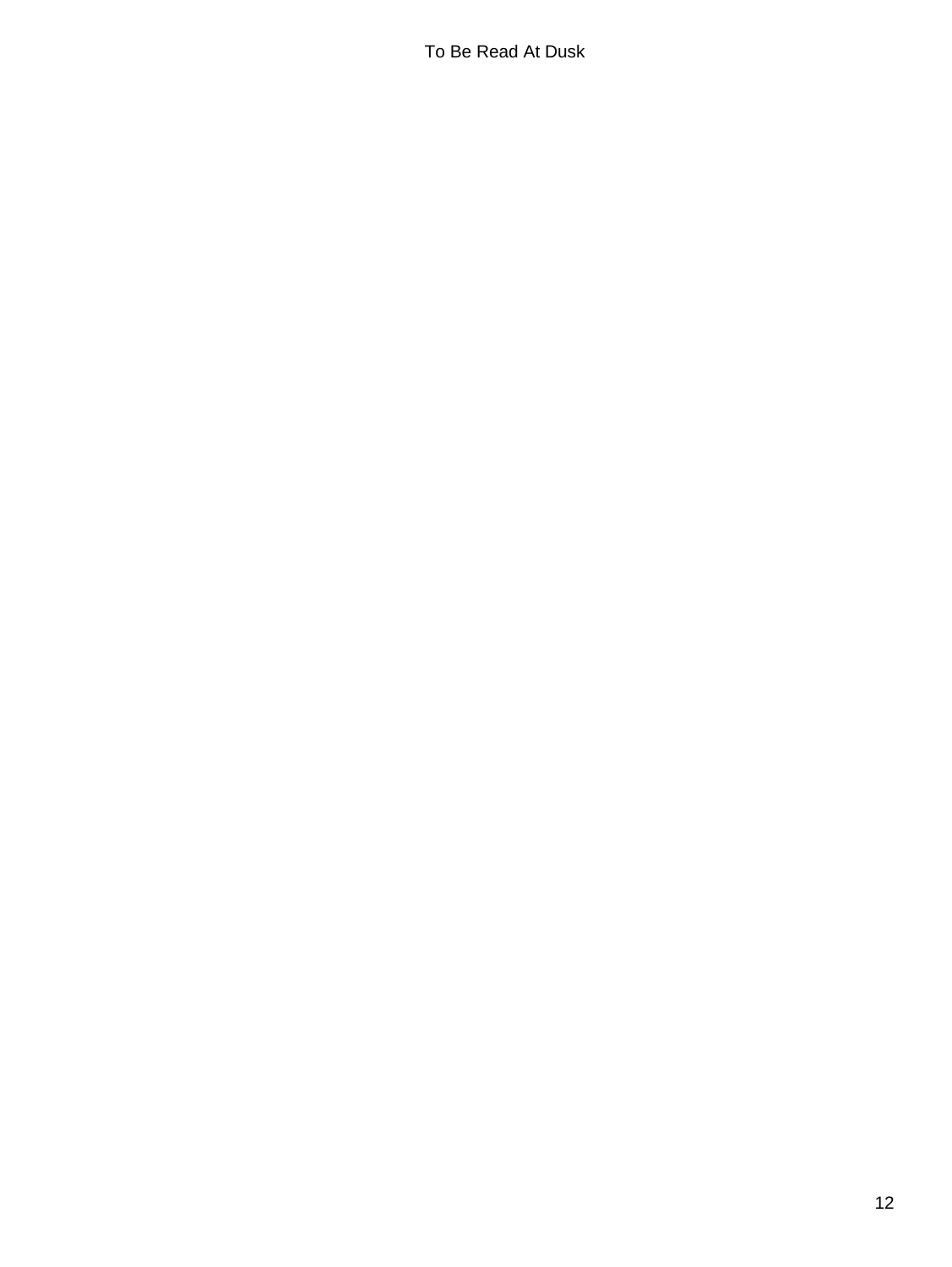# <span id="page-13-0"></span>**You are reading a Phoenix Edition:**

It was converted from clean and standard xhtml/xml files. It uses metatags to identify content, and other data. The available resources specific to each ebook format were used to give the reader a pleasant reading experience.

More detais available at Phoenix−Library.org website.

Any suggestion that helps us to improve these editions are welcome.

**The Phoenix−Library Team**